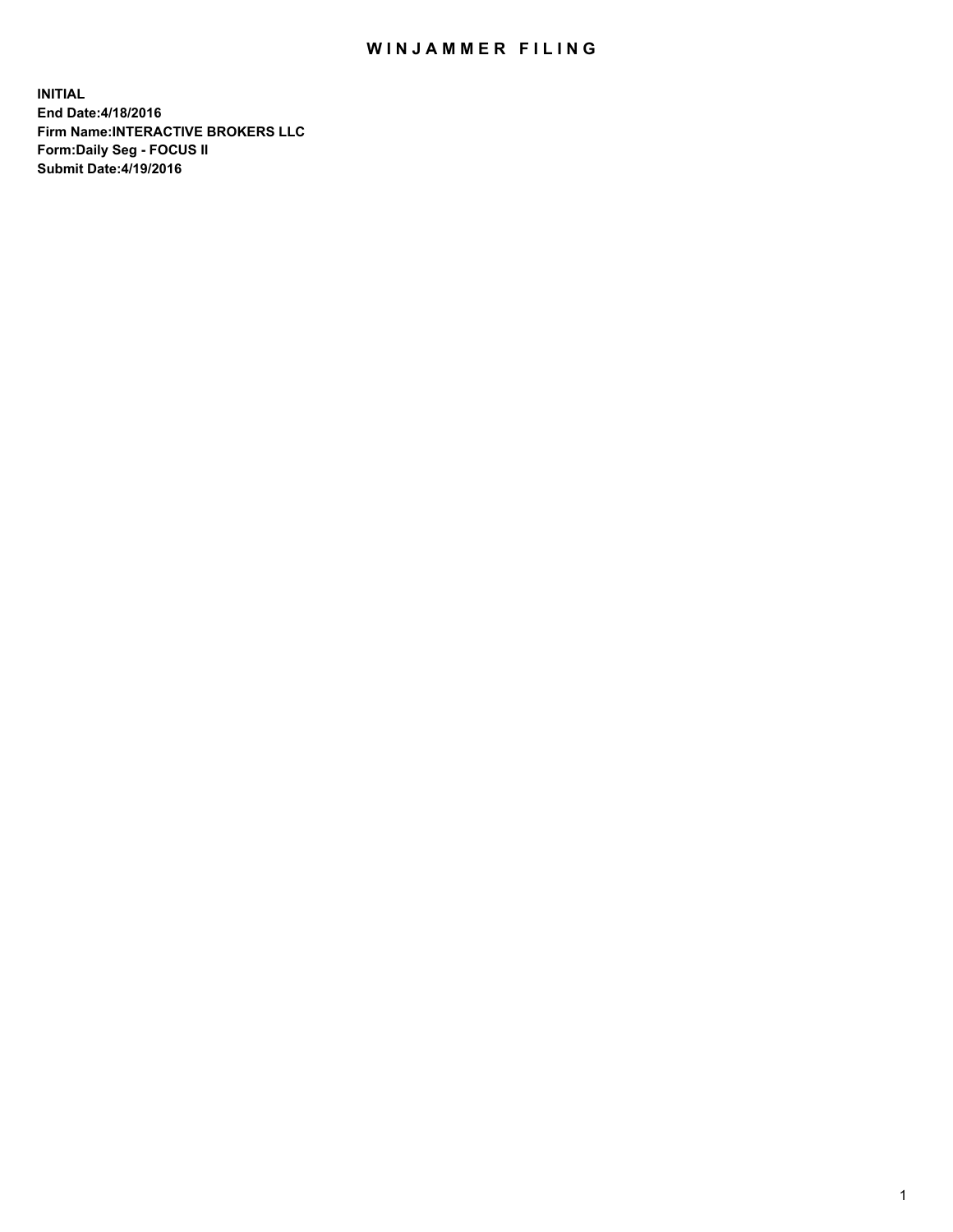## **INITIAL End Date:4/18/2016 Firm Name:INTERACTIVE BROKERS LLC Form:Daily Seg - FOCUS II Submit Date:4/19/2016 Daily Segregation - Cover Page**

| Name of Company<br><b>Contact Name</b><br><b>Contact Phone Number</b><br><b>Contact Email Address</b>                                                                                                                                                                                                                          | <b>INTERACTIVE BROKERS LLC</b><br><b>Alex Parker</b><br>203-618-7738<br>aparker@interactivebrokers.com |
|--------------------------------------------------------------------------------------------------------------------------------------------------------------------------------------------------------------------------------------------------------------------------------------------------------------------------------|--------------------------------------------------------------------------------------------------------|
| FCM's Customer Segregated Funds Residual Interest Target (choose one):<br>a. Minimum dollar amount: ; or<br>b. Minimum percentage of customer segregated funds required:%; or<br>c. Dollar amount range between: and; or<br>d. Percentage range of customer segregated funds required between:% and%.                          | <u>0</u><br>155,000,000 245,000,000<br><u>00</u>                                                       |
| FCM's Customer Secured Amount Funds Residual Interest Target (choose one):<br>a. Minimum dollar amount: ; or<br>b. Minimum percentage of customer secured funds required:%; or<br>c. Dollar amount range between: and; or<br>d. Percentage range of customer secured funds required between:% and%.                            | <u>0</u><br>80,000,000 120,000,000<br><u>00</u>                                                        |
| FCM's Cleared Swaps Customer Collateral Residual Interest Target (choose one):<br>a. Minimum dollar amount: ; or<br>b. Minimum percentage of cleared swaps customer collateral required:% ; or<br>c. Dollar amount range between: and; or<br>d. Percentage range of cleared swaps customer collateral required between:% and%. | <u>0</u><br>0 <sub>0</sub><br>0 <sub>0</sub>                                                           |

Attach supporting documents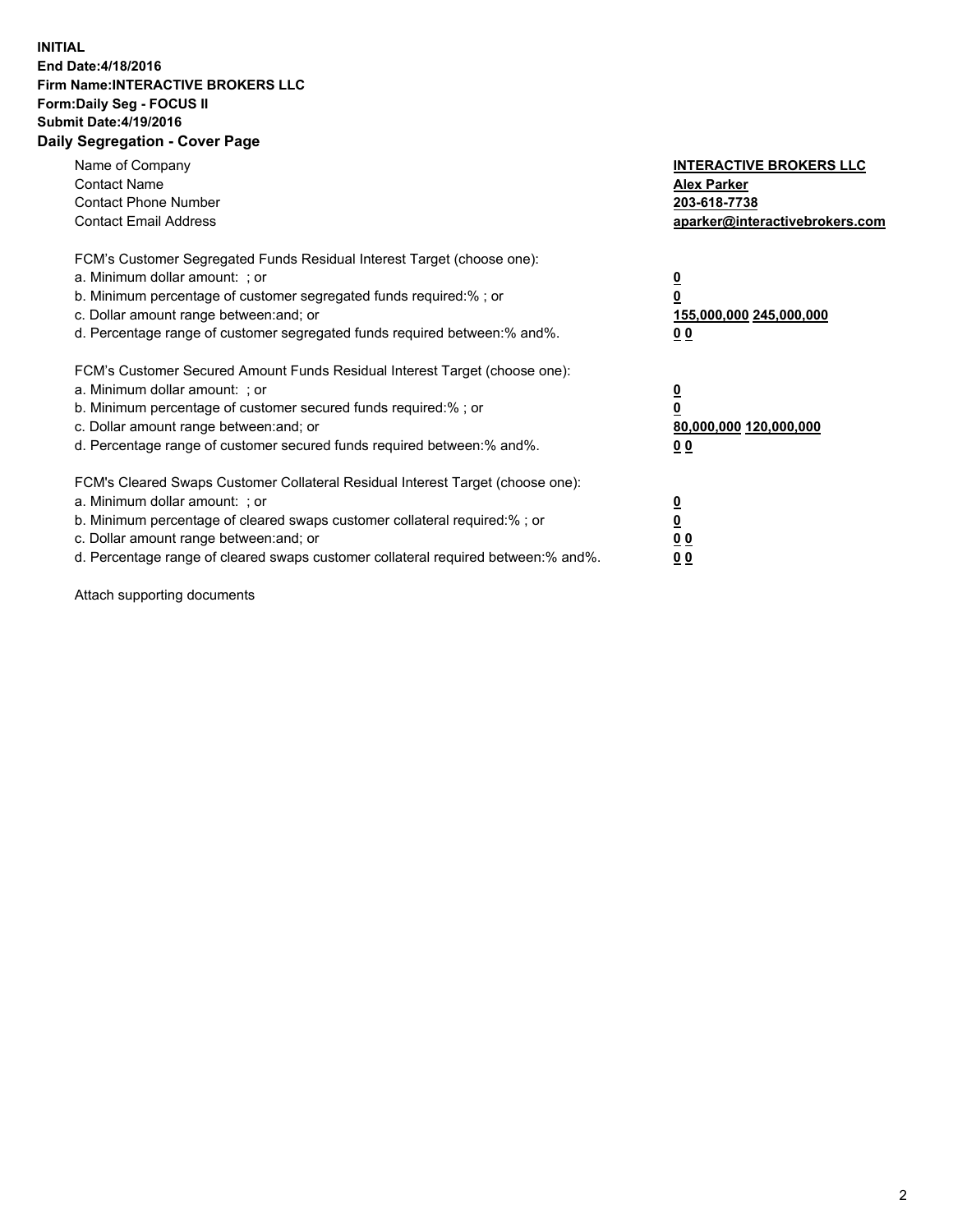## **INITIAL End Date:4/18/2016 Firm Name:INTERACTIVE BROKERS LLC Form:Daily Seg - FOCUS II Submit Date:4/19/2016 Daily Segregation - Secured Amounts**

|          | Foreign Futures and Foreign Options Secured Amounts                                                        |                                   |
|----------|------------------------------------------------------------------------------------------------------------|-----------------------------------|
|          | Amount required to be set aside pursuant to law, rule or regulation of a foreign                           | $0$ [7305]                        |
|          | government or a rule of a self-regulatory organization authorized thereunder                               |                                   |
| 1.       | Net ledger balance - Foreign Futures and Foreign Option Trading - All Customers                            |                                   |
|          | A. Cash                                                                                                    | 304,556,889 [7315]                |
|          | B. Securities (at market)                                                                                  | 0 [7317]                          |
| 2.       | Net unrealized profit (loss) in open futures contracts traded on a foreign board of trade                  | 1,483,761 [7325]                  |
| 3.       | Exchange traded options                                                                                    |                                   |
|          | a. Market value of open option contracts purchased on a foreign board of trade                             | 83,548 [7335]                     |
|          | b. Market value of open contracts granted (sold) on a foreign board of trade                               | -154,227 [7337]                   |
| 4.       | Net equity (deficit) (add lines 1.2. and 3.)                                                               | 305,969,971 [7345]                |
| 5.       | Account liquidating to a deficit and account with a debit balances - gross amount                          | 112,044 [7351]                    |
|          | Less: amount offset by customer owned securities                                                           | 0 [7352] 112,044 [7354]           |
| 6.       | Amount required to be set aside as the secured amount - Net Liquidating Equity                             | 306,082,015 [7355]                |
|          | Method (add lines 4 and 5)                                                                                 |                                   |
| 7.       | Greater of amount required to be set aside pursuant to foreign jurisdiction (above) or line                | 306,082,015 [7360]                |
|          | 6.                                                                                                         |                                   |
|          | FUNDS DEPOSITED IN SEPARATE REGULATION 30.7 ACCOUNTS                                                       |                                   |
| 1.       | Cash in banks                                                                                              |                                   |
|          | A. Banks located in the United States                                                                      | $0$ [7500]                        |
|          | B. Other banks qualified under Regulation 30.7                                                             | 0 [7520] 0 [7530]                 |
| 2.       | Securities                                                                                                 |                                   |
|          | A. In safekeeping with banks located in the United States                                                  | 367,907,529 [7540]                |
|          | B. In safekeeping with other banks qualified under Regulation 30.7                                         | 0 [7560] 367,907,529 [7570]       |
| 3.       | Equities with registered futures commission merchants                                                      |                                   |
|          | A. Cash                                                                                                    | $0$ [7580]                        |
|          | <b>B.</b> Securities                                                                                       | $0$ [7590]                        |
|          | C. Unrealized gain (loss) on open futures contracts                                                        | $0$ [7600]                        |
|          | D. Value of long option contracts                                                                          | $0$ [7610]                        |
|          | E. Value of short option contracts                                                                         | 0 [7615] 0 [7620]                 |
| 4.       | Amounts held by clearing organizations of foreign boards of trade                                          |                                   |
|          | A. Cash                                                                                                    | $0$ [7640]                        |
|          | <b>B.</b> Securities                                                                                       | $0$ [7650]                        |
|          | C. Amount due to (from) clearing organization - daily variation                                            | $0$ [7660]                        |
|          | D. Value of long option contracts                                                                          | $0$ [7670]                        |
|          | E. Value of short option contracts                                                                         | 0 [7675] 0 [7680]                 |
| 5.       | Amounts held by members of foreign boards of trade                                                         |                                   |
|          | A. Cash                                                                                                    | 67,739,795 [7700]                 |
|          | <b>B.</b> Securities                                                                                       | $0$ [7710]                        |
|          | C. Unrealized gain (loss) on open futures contracts                                                        | -2,505,174 [7720]                 |
|          | D. Value of long option contracts                                                                          | 83,551 [7730]                     |
|          | E. Value of short option contracts                                                                         | -154,232 [7735] 65,163,940 [7740] |
|          |                                                                                                            |                                   |
| 6.<br>7. | Amounts with other depositories designated by a foreign board of trade                                     | $0$ [7760]                        |
| 8.       | Segregated funds on hand                                                                                   | $0$ [7765]                        |
|          | Total funds in separate section 30.7 accounts                                                              | 433,071,469 [7770]                |
| 9.       | Excess (deficiency) Set Aside for Secured Amount (subtract line 7 Secured Statement<br>Page 1 from Line 8) | 126,989,454 [7380]                |
| 10.      | Management Target Amount for Excess funds in separate section 30.7 accounts                                | 80,000,000 [7780]                 |
| 11.      | Excess (deficiency) funds in separate 30.7 accounts over (under) Management Target                         | 46,989,454 [7785]                 |
|          |                                                                                                            |                                   |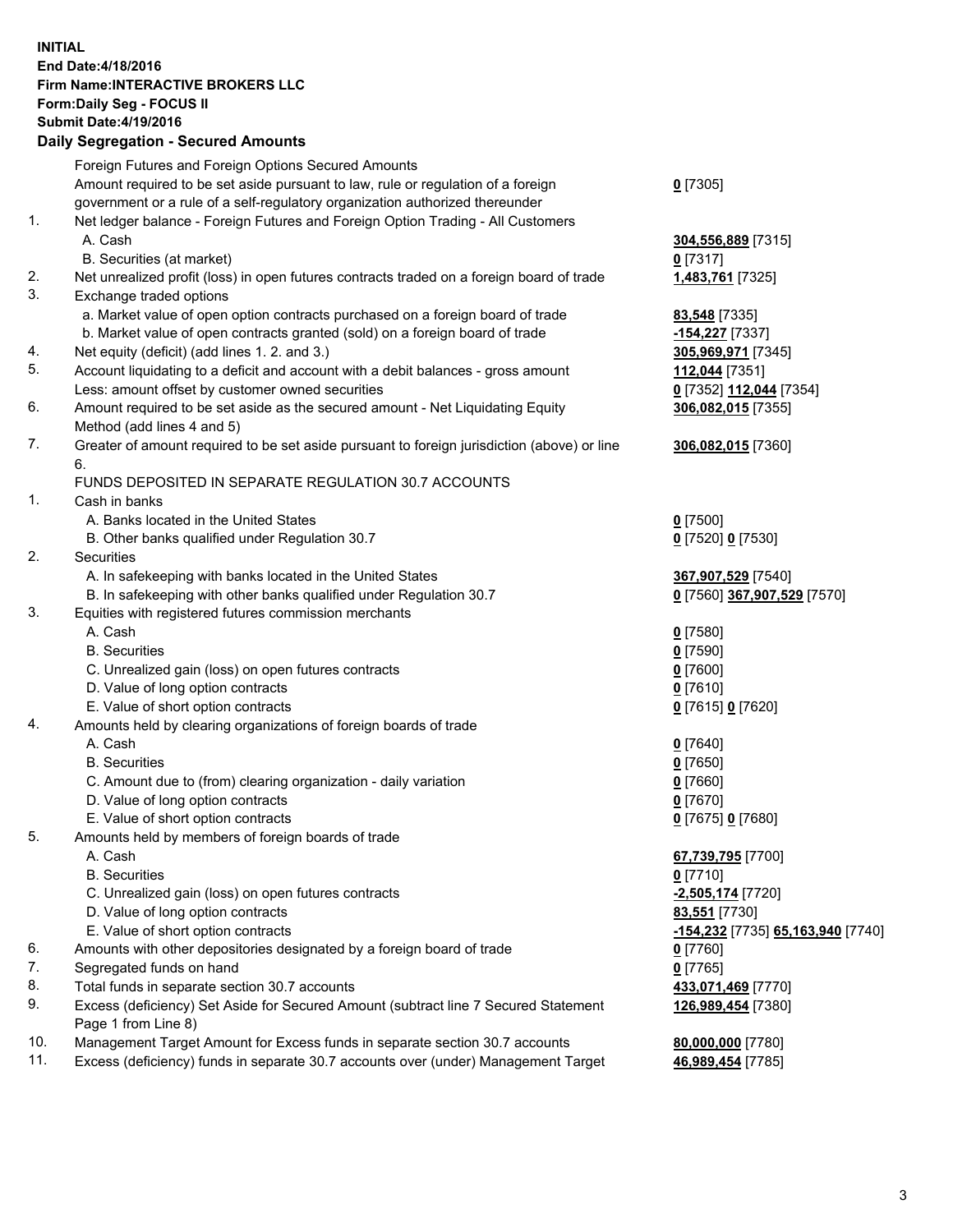**INITIAL End Date:4/18/2016 Firm Name:INTERACTIVE BROKERS LLC Form:Daily Seg - FOCUS II Submit Date:4/19/2016 Daily Segregation - Segregation Statement** SEGREGATION REQUIREMENTS(Section 4d(2) of the CEAct) 1. Net ledger balance A. Cash **2,742,955,618** [7010] B. Securities (at market) **0** [7020] 2. Net unrealized profit (loss) in open futures contracts traded on a contract market **-114,081,825** [7030] 3. Exchange traded options A. Add market value of open option contracts purchased on a contract market **111,879,561** [7032] B. Deduct market value of open option contracts granted (sold) on a contract market **-179,916,804** [7033] 4. Net equity (deficit) (add lines 1, 2 and 3) **2,560,836,550** [7040] 5. Accounts liquidating to a deficit and accounts with debit balances - gross amount **163,825** [7045] Less: amount offset by customer securities **0** [7047] **163,825** [7050] 6. Amount required to be segregated (add lines 4 and 5) **2,561,000,375** [7060] FUNDS IN SEGREGATED ACCOUNTS 7. Deposited in segregated funds bank accounts A. Cash **193,408,990** [7070] B. Securities representing investments of customers' funds (at market) **1,527,988,727** [7080] C. Securities held for particular customers or option customers in lieu of cash (at market) **0** [7090] 8. Margins on deposit with derivatives clearing organizations of contract markets A. Cash **32,310,169** [7100] B. Securities representing investments of customers' funds (at market) **1,081,151,204** [7110] C. Securities held for particular customers or option customers in lieu of cash (at market) **0** [7120] 9. Net settlement from (to) derivatives clearing organizations of contract markets **-1,832,268** [7130] 10. Exchange traded options A. Value of open long option contracts **111,858,251** [7132] B. Value of open short option contracts **-179,895,374** [7133] 11. Net equities with other FCMs A. Net liquidating equity **0** [7140] B. Securities representing investments of customers' funds (at market) **0** [7160] C. Securities held for particular customers or option customers in lieu of cash (at market) **0** [7170] 12. Segregated funds on hand **0** [7150] 13. Total amount in segregation (add lines 7 through 12) **2,764,989,699** [7180] 14. Excess (deficiency) funds in segregation (subtract line 6 from line 13) **203,989,324** [7190] 15. Management Target Amount for Excess funds in segregation **155,000,000** [7194] **48,989,324** [7198]

16. Excess (deficiency) funds in segregation over (under) Management Target Amount Excess